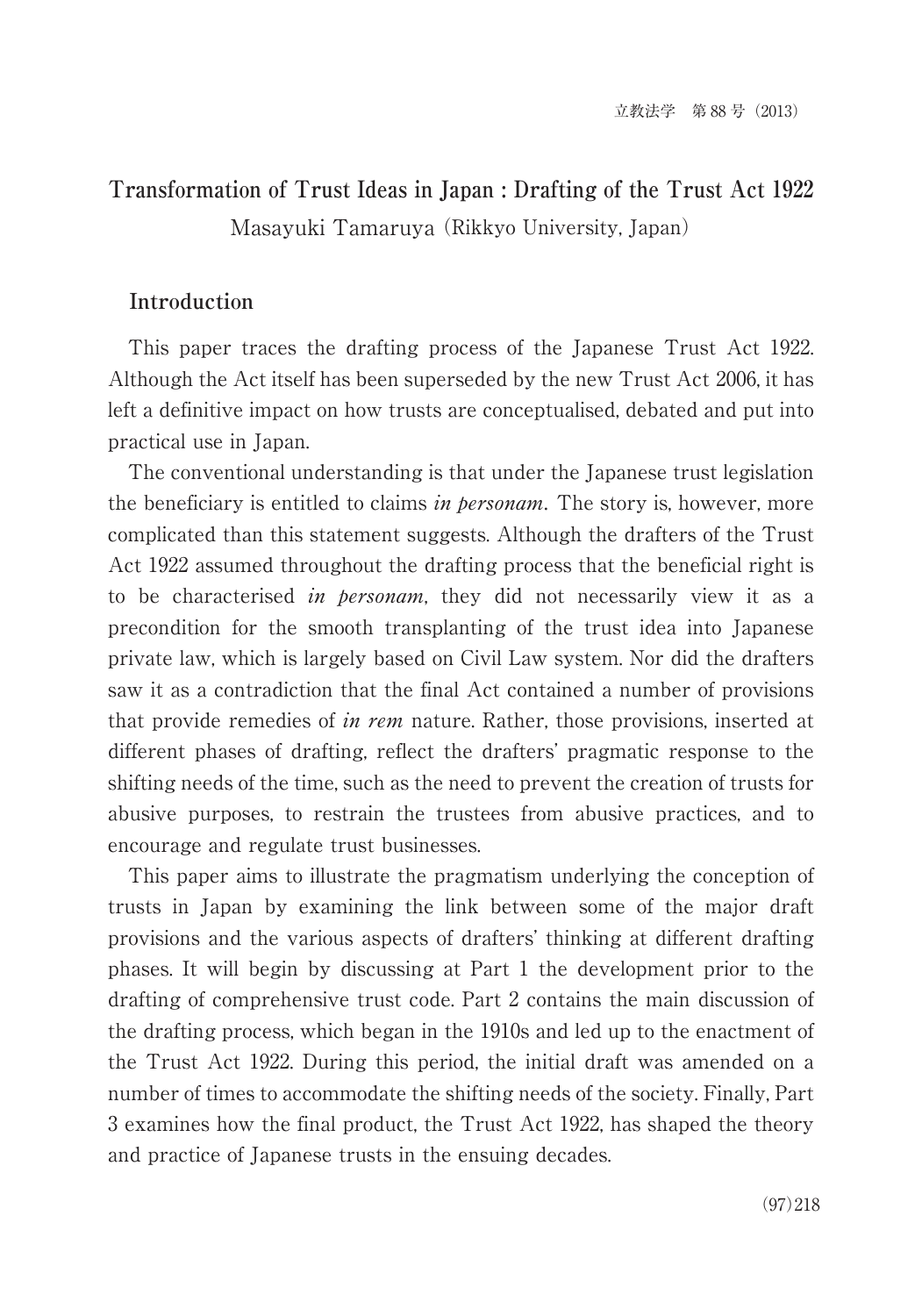# **1. Receiving the Idea of Trusts: Early 20th Century**

## **(1) Early uses of trusts: bond issues in London**

The early use of trusts in Japan occurred when the Japanese government was in dire need of funding to develop the infrastructure after the war with Russia (1904-05). In order to issue bonds in London, the government had to employ the trust structure to set aside certain assets for collateral. To facilitate such transaction, the Secured Bond Trust Act was passed in 1905. The fact that the trust was first employed in this commercial context, as opposed to the traditional context of managing family assets, left unique markings on the subsequent development of trusts in Japan. First, the government has a strong interest in how the trust legislation takes shape. Second, the use of trusts occurs predominantly in commercial settings. And lastly, as a reverse side of the second feature, there is no felt need for using trusts for succession purposes.

Shortly after the 1905 Act, the government initiated a drafting process towards more general legislation on trusts. Being specifically addressed to the need of introducing foreign capital, the 1905 Act contained no substantive definition of trusts. Article 1 of the Act defined the term ʻtrust company' as ʻa company engaged in trust business connected with secured bonds'. Article 2 then provided that secured bonds must be issued in accordance with the ʻtrust contract concluded between the company issuing the bonds and the trust company'. However, the words ʻtrust', ʻtrust business' or ʻtrust contract' remained undefined in the Act.

There was another, and perhaps more pressing, reason for the government to proceed with the drafting of general trust legislation. Shortly after 1905, a number of businesses sprung up, presenting themselves as trust companies. In fact, not many of them were worthy of trusting, and some were in effect loan sharks and debt collectors. The government keenly felt the need to regulate them. At the same time, the Japanese economy was expanding, and the urbanised society had yet to locate a sound source of capital for small to mid-size businesses and consumers. There, the government saw a potential role for the trust companies to play as a financial institution. The situation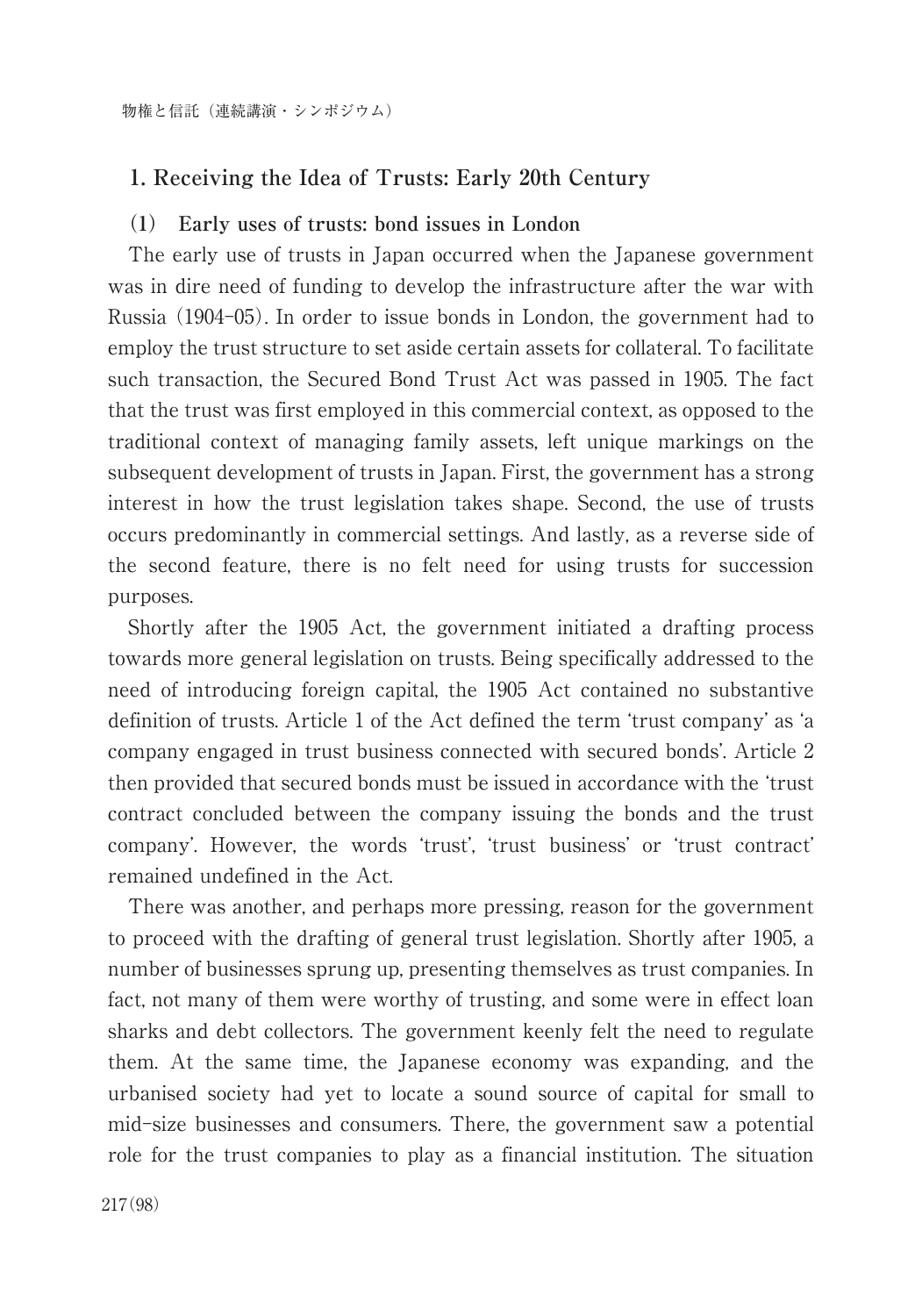provided the government with sufficient impetus to draft legislation to regulate trust businesses.

In the early 1910s, the initiative of drafting trust legislation fell on the Treasury. It turned out that the draft was too much focused on regulatory concerns and lacked provisions with substantive component. Dissatisfied with the development, the Ministry of Justice obtained the Treasury's concession in 1917 to draft separate trust legislation. Thus, while drafting for the legislation for regulation of trust businesses was continued by the Treasury, ultimately leading to the passage of the Trust Business Act 1922, the drafting of the substantive legislation was carried out by the Ministry of Justice, leading to the Trust Act 1922. The main focus of this paper falls on the latter.

## **(2) Doctrinal reception**

A key figure, who provided the intellectual backbone throughout the process of introducing trusts to Japan, was Torajiro Ikeda (1879-1939). He graduated from Tokyo Imperial University and started working for the Ministry of Justice from 1903, where he was involved in the drafting of the Secured Bond Trust Act 1905. He then served various posts within the Ministry, as a judge for the Tokyo District Court, and a prosecutor for the Supreme Court of Judicature, and ultimately became the Chief Justice of the Supreme Court of Judicature.

In 1909, Ikeda published a book titled On the Law of Trusts for Secured Bonds. This proved highly influential on the subsequent drafting of the trust legislation. Most notably, he characterised the beneficial interests as being of in personam nature, an assumption that was never to be challenged seriously in the following drafting process. In his definition,

The trust is an institution where the trustee holds the basis-right for the beneficiary. Therefore, although the doctrinal explication of this nature has yet to settle in the Anglo-American scholarship, my explication is that the legal relationship between the trustee and the beneficiary is one of obligation. In other words, I believe that the nature in question best fits with the explanation that the trustee owes an obligation to hold the trust basis-right for the beneficiary and the beneficiary has the right to request it.<sup>1)</sup>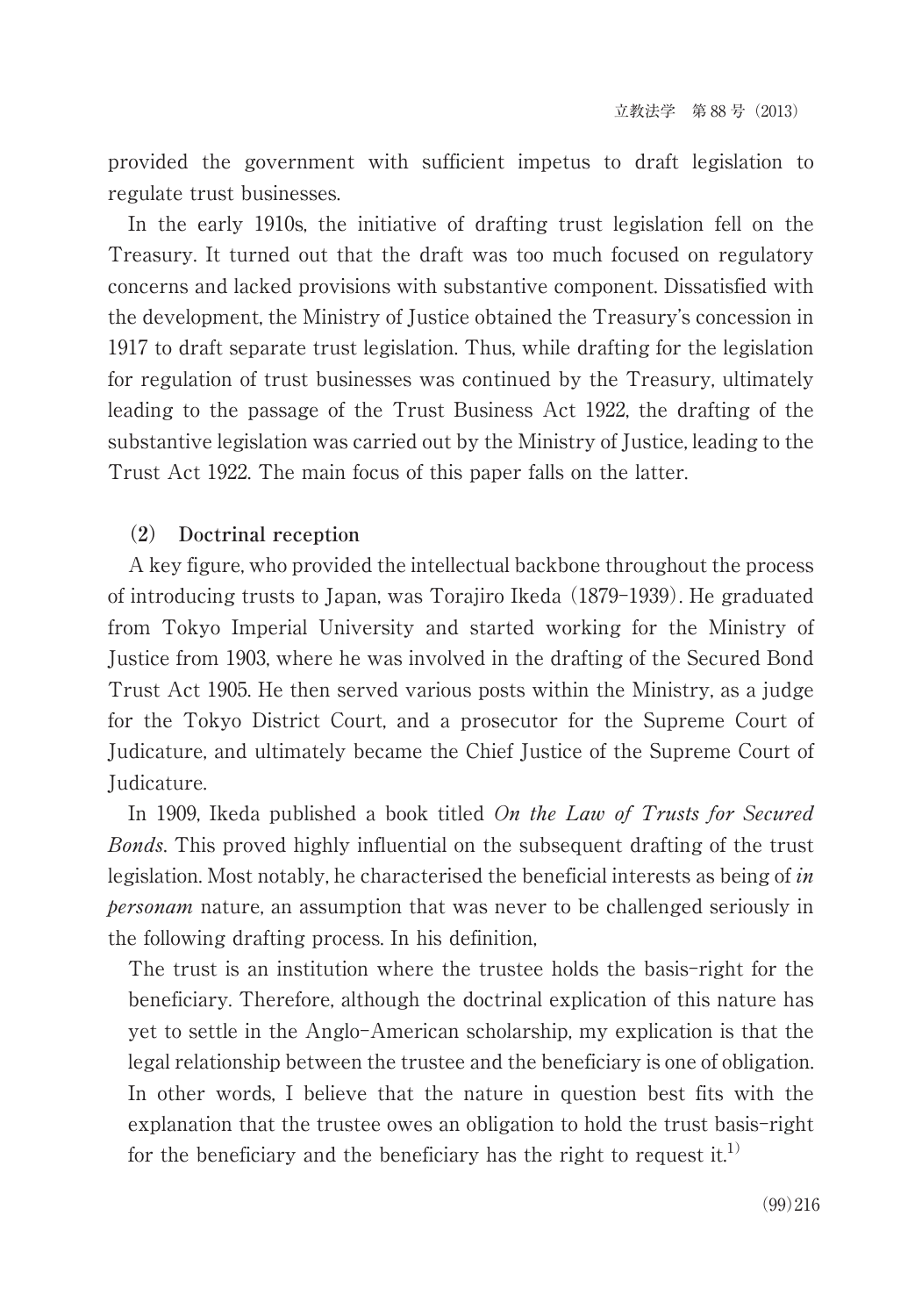The word ʻbasis-right', which appears on the first quoted passage and forms the basis of Ikeda's definition of trust, does not belong to common usage either in English or Japanese terminology. The term can be found in an article ʻLectures on Equity' (1907), which was written in English by Henry T. Terry, an American law professor who taught at Tokyo Imperial University in  $1877 - 84$  and  $1894 - 1912$ <sup>2)</sup> The article appeared a year before Ikeda's book was published, and its influence on Ikeda's formulation of trusts is noticeable. In fact, Ikeda followed Terry in characterising trusts in *in bersonam* terms.

Nonetheless, Ikeda did not blindly follow Terry's teaching. Carefully noting, as we saw in the quoted passage, that the views on characterisation of trusts is divided among the Anglo-American scholarship, Ikeda examined both sides of argument. On the *in rem* camp, he listed Spence, J. Smith, Snell, Story, Ashburner, Thomson, Pomeroy, Indermour and Salmond, and on the *in* personam camp, he listed H. Smith, Adams, Perry, Erskine, Underhill, Terry, Lewin, Pollock and Ames. His conclusion was rather nuanced. In his view, the beneficiary' s right necessarily depended on the categories of trusts. For passive trusts, the in rem theory was more appropriate, while for active trusts, in personam theory was more persuasive. From this observation, Ikeda concluded that the *in personam* theory was preferable because it was capable of providing a more comprehensive explanation than the *in rem* theory.

Apparently, Ikeda did not adopt the duty-based conception of trusts because that would relieve the theoretical tension with the Civil Code. In fact, in no part of his book, Ikeda discussed the inevitable conflict between the Common Law trusts and the Civil Law tradition. One possible reason for this is that he had no choice but to adopt English trust doctrine. He was developing the theory of trusts around the existing legislation, the Secured Bond Trust Act 1905, which was specifically enacted to facilitate bond issues in London. After all, he was not strictly an academic but a pragmatic practitioner. The trust legislation was not to form part of the Civil Code, and thus he would have had no qualm with

<sup>1)</sup> Torajiro Ikeda, On the Law of Trusts for Secured Bonds (Shimizu Shoten, 1909), at 119. 〔池 田寅二郎『担保附社債信託法論』(清水書店・明治 40 年)119 頁〕

<sup>)</sup>Henry T. Terry, ʻLectures on Equity' (1907) 25(4) Hogaku Kyokai Zasshi 453, 460.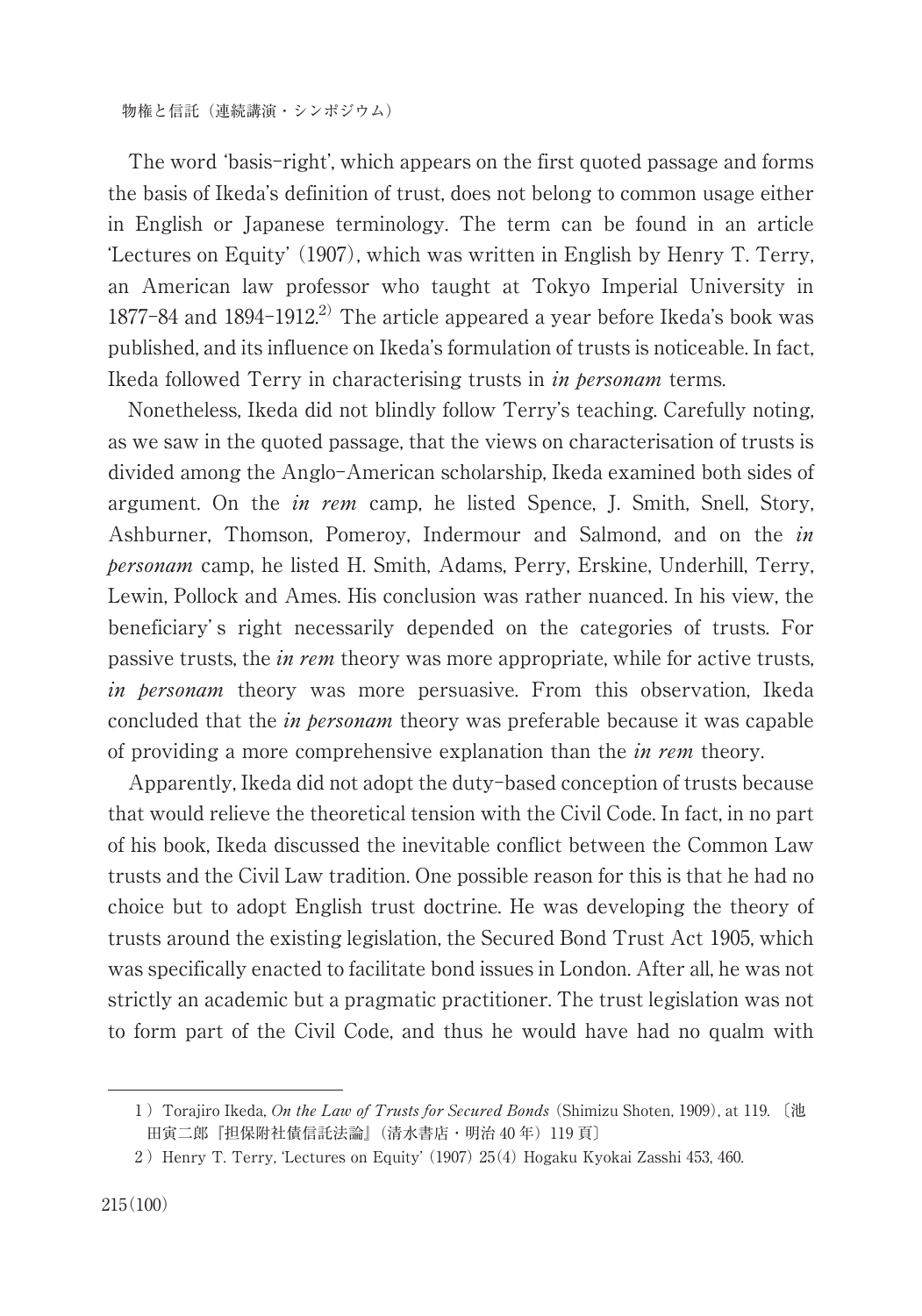following the logic of *specialia generalibus derogant* (special things derogate from general ones).

#### **(3) The Exemplars of Codification: California (1872) and India (1882)**

In addition to Terry's teaching and academic literature in England and the United States, Ikeda took advantage of two exemplars of trust codification.

One was the California Civil Code. Enacted in 1872, it is a comprehensive form of private law codification. The provisions on trusts are found in two separate parts of the Code, Articles 847 to 871, which are contained in Division II on Property, and Articles 2215-2289, which are located in Division III on Obligation. His admiration of the code is evident in his book: ʻThe language [of the California Civil Code] is concise, and the logic clear. English-style prolixity is not to be seen. It is valuable as a comprehensive code of trust  $law^{(3)}$ 

The other exemplar was the Indian Trust Act, which came into force in 1882. Ikeda saw the Indian code as largely based on English law. Thus, he states in his book that 'English law in a written-down form can be found not in the main country but rather in India. 4)

Both codes had defined the beneficiary entitlement in *in personam* terms, giving Ikeda another reason to adopt the *in personam* definition. One irony in this phase of trust transplant, however, was that while the drafting efforts were underway in Japan, the trust practices in the U.S. and in India had begun to shift away from the *in personam* characterisation as expressed in those codes. In 1915, the U.S. Supreme Court held in *Browin v. Fletcher*<sup>5)</sup> that trusts were of in rem nature, though the case involved rather technical interpretation of jurisdictional statute, and not the familiar issue of the extent to which the beneficiary can assert certain rights. In 1917, A.W. Scott published an article advocating the proprietary theory. His treatise was very influential not least because it closely followed the structure of Restatement of Trusts, for which he was a reporter. Even in California, and in other states that passed similar

<sup>)</sup>Ikeda (n 1), at 111-12.

)Ikeda (n 1), at 112-13.

<sup>!</sup>)235 U. S. 589 (1915).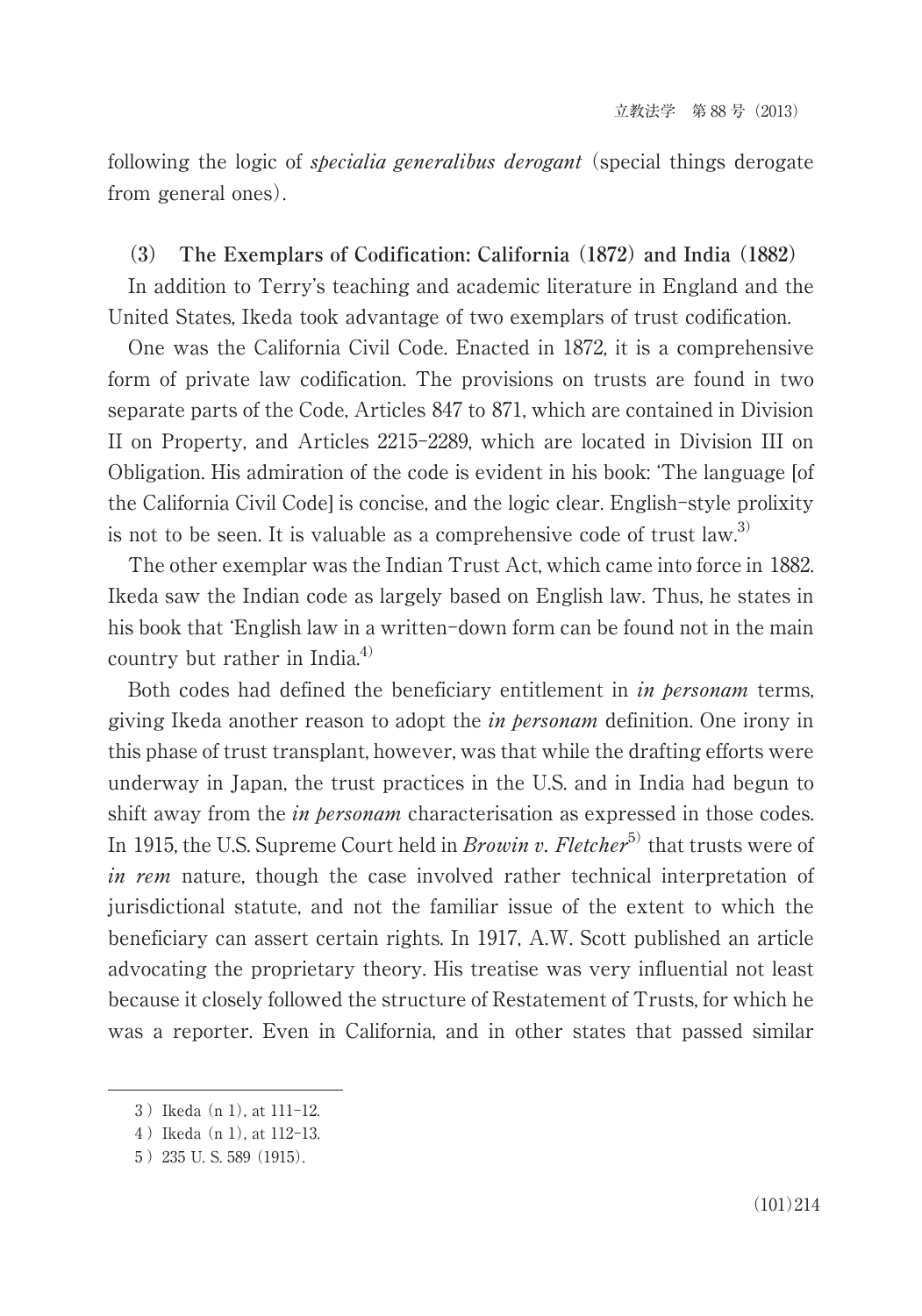statute, the courts began to 'ignore' the statutory language.<sup>6)</sup>

In India, the shift is more nuanced, but, as Dr Tofaris notes, the Indian courts have continued to rely on the English law, Anglicising the trust doctrines within and outside the Indian Trust  $Act^{7)}$  These post-codification developments in the U.S. and in India remained largely unheeded during the Japanese codification process. 8)

Overall, Ikeda referred even-handedly to both English and American writings.<sup>9)</sup> During the drafting process both the Indian and the Californian codes were cited. Given the early exposure to English trusts through bond issues in London, Ikeda may well have been more familiar with the English trust doctrine, which in many ways found its way to Indian Trust Code. At the same time, he was aware that trusts in the United States were put into more commercially oriented use. In particular, various ʻtrust corporations' had been established in the U.S. to offer trust services in exchange for remuneration.<sup>10)</sup> In essence, Ikeda was intent to introduce as far as possible the trust doctrines as they have developed in England, with possible modification to reflect the need to incorporate the commercial usage as observed in the U.S..

It may be figuratively said that Japan was the trust idea's final destination where both its west-bound and the east-bound voyages met. Nonetheless, the idea of trusts had to undergo further transformation before it struck root in the

<sup>&</sup>amp;)Title Ins. & Trust Co. v. Duffill, 191 Cal. 629, 218 P. 14 (1923); see also cases cited in George T. Bogert, Trusts (6th ed. Thompson 1987), at 136 n. 21.

<sup>)</sup>)Stelios Tofaris, ʻThe Indian Trusts Act 1882: A Historical and Theoretical Annotation' (2013) 88 Rikkyo L Rev 40(61), 31(70)-30(71).

<sup>\*</sup>)In fact, the doctrinal development in the 1910s in the U.S. was noted at the final drafting phase of Japanese trust legislation, but it did not affect the course of debate. See infra, note 15, and the accompanying text.

 $9$ ) In the listed bibliography at the end of the book, he refers to the following treatises, "Lewin̶Law of Trust 10th Ed.; Pomerory [sic] ̶Equity Jurisprudence 2nd Ed.; H. Smith̶Principles of Equity 3rd Ed.; Story̶Equity Jurisprudence 2nd Ed.; Ashburner̶Principles of Equity".

<sup>10)</sup> In his bibliography, Ikeda referred to two American writings on trust company: Kirkbride & Sterrett-Modern Trust Company; George Cator (Johns Hopkins University Studies Series XV. Nos. 5-6.)-Trust Companies in the United States. He also quoted two English commercial law books: Palmer-Company precedent 9th Ed.; Simonson-Debenture and Debenture Stock 3rd Ed.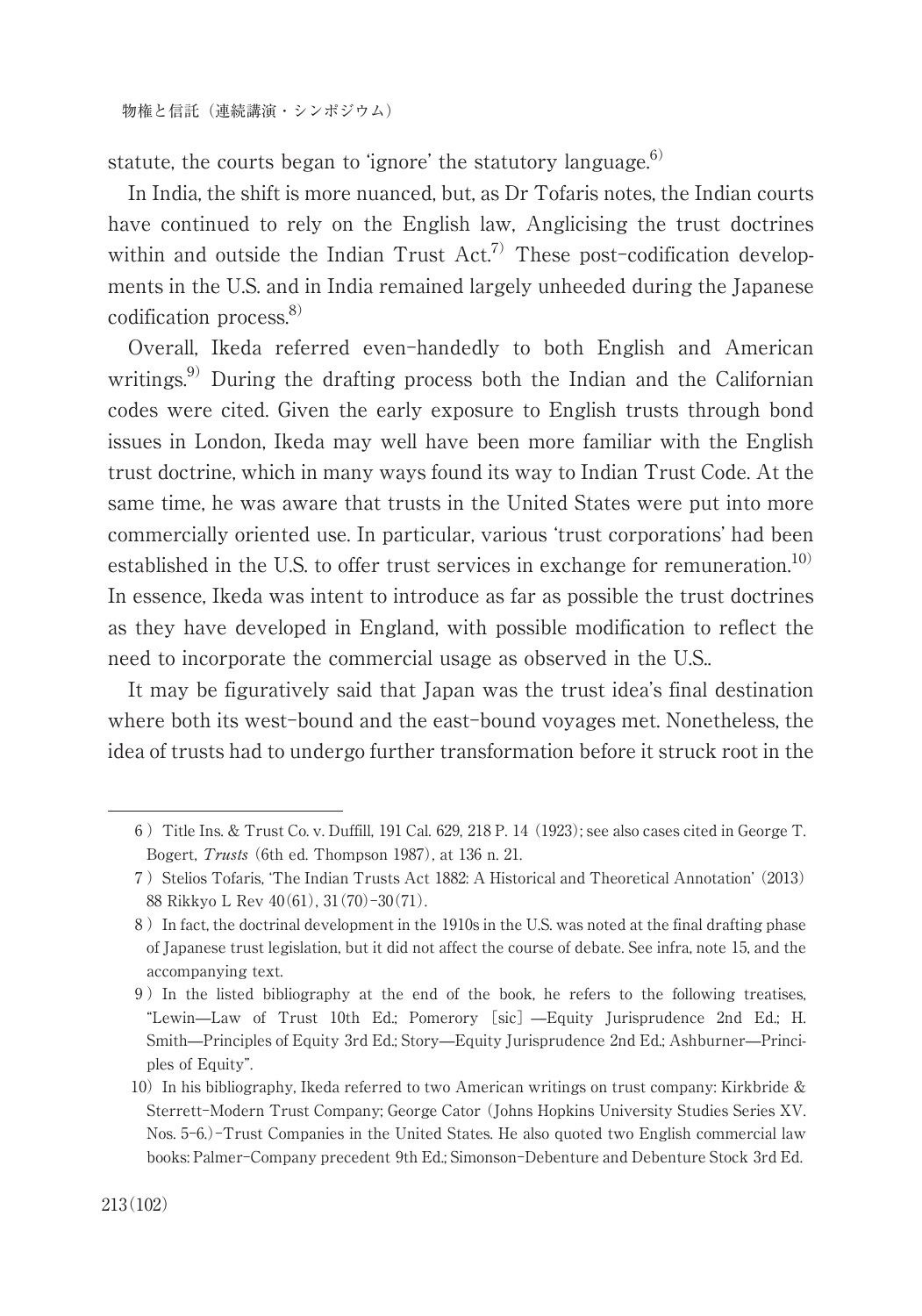Japanese soil.

# **2. Drafting of the Trust Bill: 1910s and 1920s**

As already noted, the Ministry of Justice initiated a drafting effort for substantive trust legislation in 1917. The world was then fighting the World War I (1914-18). The Japanese economy benefited from the War, but it suffered shortage of capital to support the growth of export industries. While Japan was entering a turbulent era, the drafting process can be conveniently divided into three phases.<sup>11)</sup> The drafters had to accommodate the shifting policy objectives in each phase.

# **(1) The first phase: August to September, 1918**

The government's policy since the early 1910s was to encourage the trust business to grow as a financial industry to meet the heavy demand for capital at the time. At the same time, they were keen to prevent the abusive practices that were frequently observed within the growing industry.

By September 1918, the draft had consisted of forty articles, including the definition of major concepts, the trustee's duty to follow the trust purposes, his duty of care, his duty to compensate for the loss that was unduly incurred, and his duty to segregate the trust assets from his own assets.

The draft at this stage reflected strong influence of Ikeda's academic thinking. He sought to incorporate the English law into the draft as much as possible. Although he characterised trusts in in personam terms, Ikeda did not hesitate to adopt those doctrines that might be seen as providing in rem remedy. For example, draft Article 25 (as of 19 September, 1918) closely follows the English doctrine of tracing, protection of a bona fine purchaser, and resulting trusts:

<sup>11)</sup> This division follows Akira Tanaka's leading study on the drafting process of the trust legislation in 1922 and in his compilation of legislative materials on the trust laws. Akira Yamada, On the Legislative Process of the Trust Laws (Keiso-shobo, 1981)〔山田昭『信託立法 過程の研究』(勁草書房 1981)]; Akira Yamada, Legislative Materials; Trust Law and Trust Business Law of 1922 (Shinzansha, 1991)〔山田昭編『日本立法資料全集・信託法・信託業法: 大正 11 年』(信山社 1991)〕.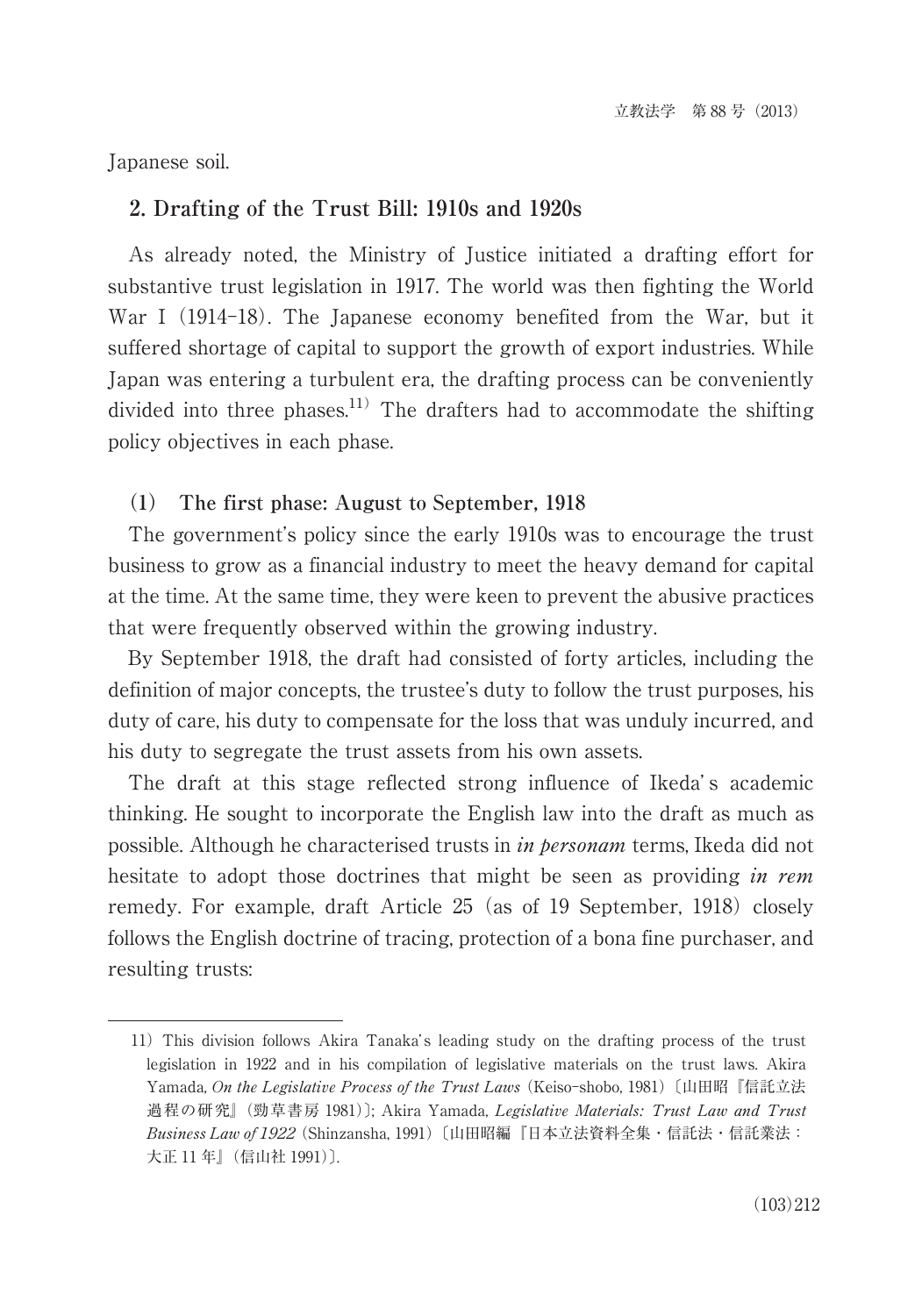(1) The beneficiary may assert his right against those who acquired the trust assets by a disposition contrary to the purpose of the trust. In such a situation, the person who acquired the trust assets shall administer the assets as a trustee until the appointment of a new trustee.

(2) The preceding section is not applicable where the person who acquired the trust assets was not negligent in being unaware that the assets were disposed of in a way contrary to the purpose of the trust.

This provision was modified in the later course of re-drafting. In the final Article 31 of the Trust Act 1922, the aggrieved beneficiaries can ʻclaim rescission' against the third party of the disposition which he knew, or should have known in the absence of his negligence, was against the trust. In this context, the claim of rescission would sound less proprietary than the original language of ʻassert his right'. Furthermore, if the relevant assets can be registered or recorded, this provision is applicable only where it is duly registered or recorded. The purpose of these modifications was to achieve consistency with the underlying civil law principle, but one can see that they related rather to the form, and were not intended to change the substantive entitlements or the practical administration of trusts.

Another draft provision at this phase that pointed to *in rem* characterisation was draft Article 10 (19 September, 1918). It sought to ensure the independence of the trust assets by insulating the trust assets from the reach of the trustee's creditors:

The trust assets are not subject to an enforcement proceeding or a compulsory auction except on the basis of a claim arising from the administration or disposition of the assets.

This was despite the provision of draft Article  $3(2)$ , according to which the trustee was entitled to exercise various rights against the third party as the complete owner of the trust assets. It was this draft Article 3 that eventually gave way. It was deleted during the second phase of drafting, while the essential component of draft Article 10 was retained in the final Article 16 of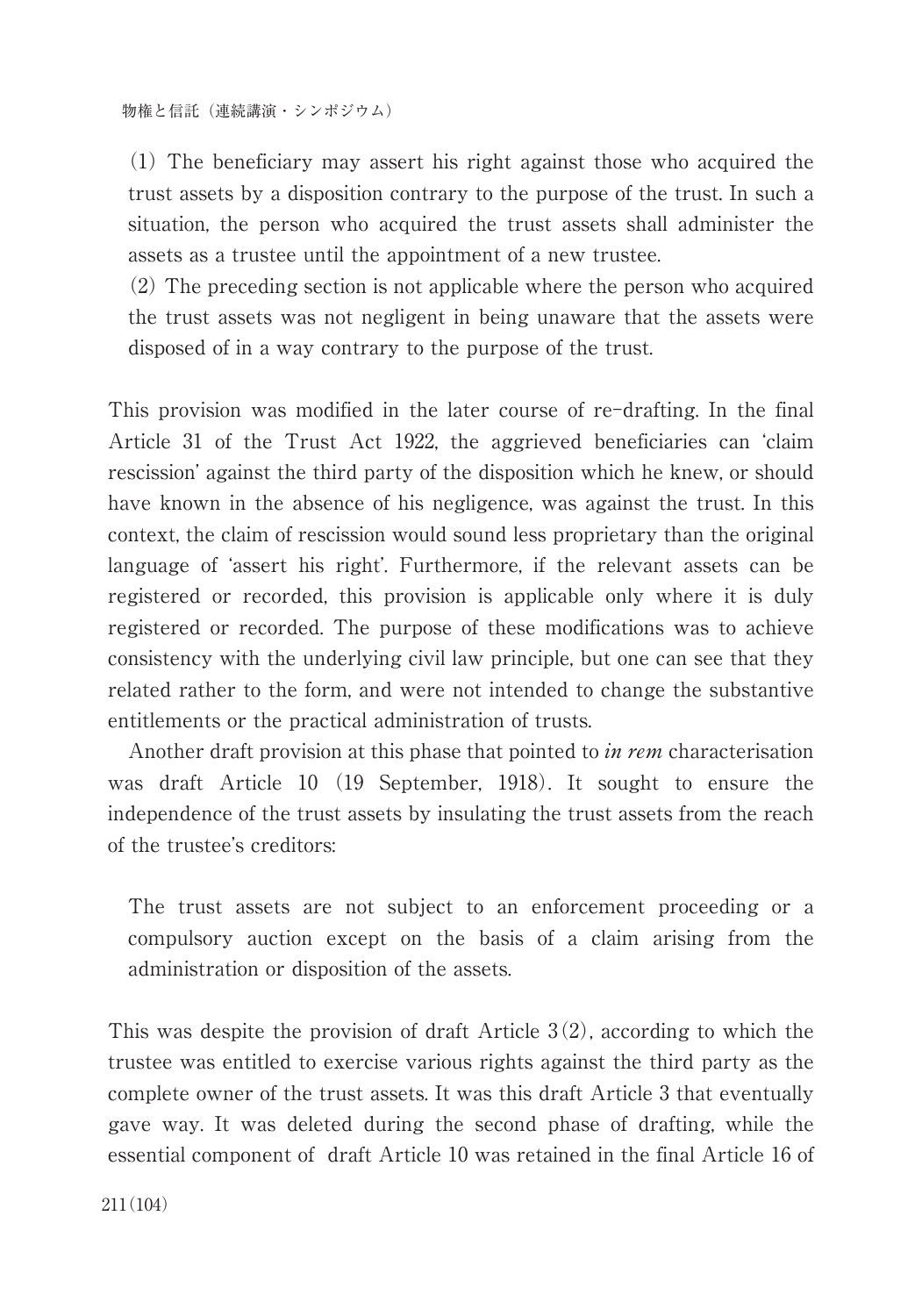the Trust Act 1922.

#### **(2) The second phase: September to November, 1918**

On 29 September, 1918, the government changed, and Takeshi Hara became the Prime Minister to lead the new Cabinet. For the first time in the Japanese history, the Prime Minister was a commoner and the Cabinet comprised of members of the political party that held majority of the House of Commons, the elected part of the Imperial Diet. This was a historic era called Taisho Democracy, filled with democratic fervour.

Under this political climate, trusts were seen as a device that favours the rich, similar to the privileged property regime that applied to aristocratic families. Thus, three major provisions were added during this phase to deal with the ʻdark side' of the trusts. First, the draft Article 8 (1 November, 1918), which ultimately became Article 10 of the Trust Act, sought to prevent the creation of trusts for the purpose of evading the law:

A person who is precluded from enjoying a certain property right under the laws and regulations may not enjoy as a beneficiary the same benefit as that derived from holding such right.

The second such provision was draft Article 12, which allows the settlor's creditors to request avoidance of creation of trusts that was designed to defraud the creditors. This provision was drafted to parallel the Civil Code's general provision that entitles a creditor to request avoidance of his debtor's fraudulent juristic  $act^{12}$ . At the same time, it was broadly in line with the policy contained in the 1571 Statute of Elizabeth and the subsequent statutes to the same effect in England and the  $\text{U.S.}^{13)}$ 

The third provision dealing with the ʻdark side' of trusts is rather unique.

<sup>12)</sup> See Article  $424(1)$  of the Civil Code. Under this provision, a creditor cannot request avoidance if the other party of the juristic act had acted in good faith, but in the trust context, the good faith of the trustee is no defence.

<sup>13)</sup> See in England, the Insolvency Act 1986, ss 423-425, 339-342.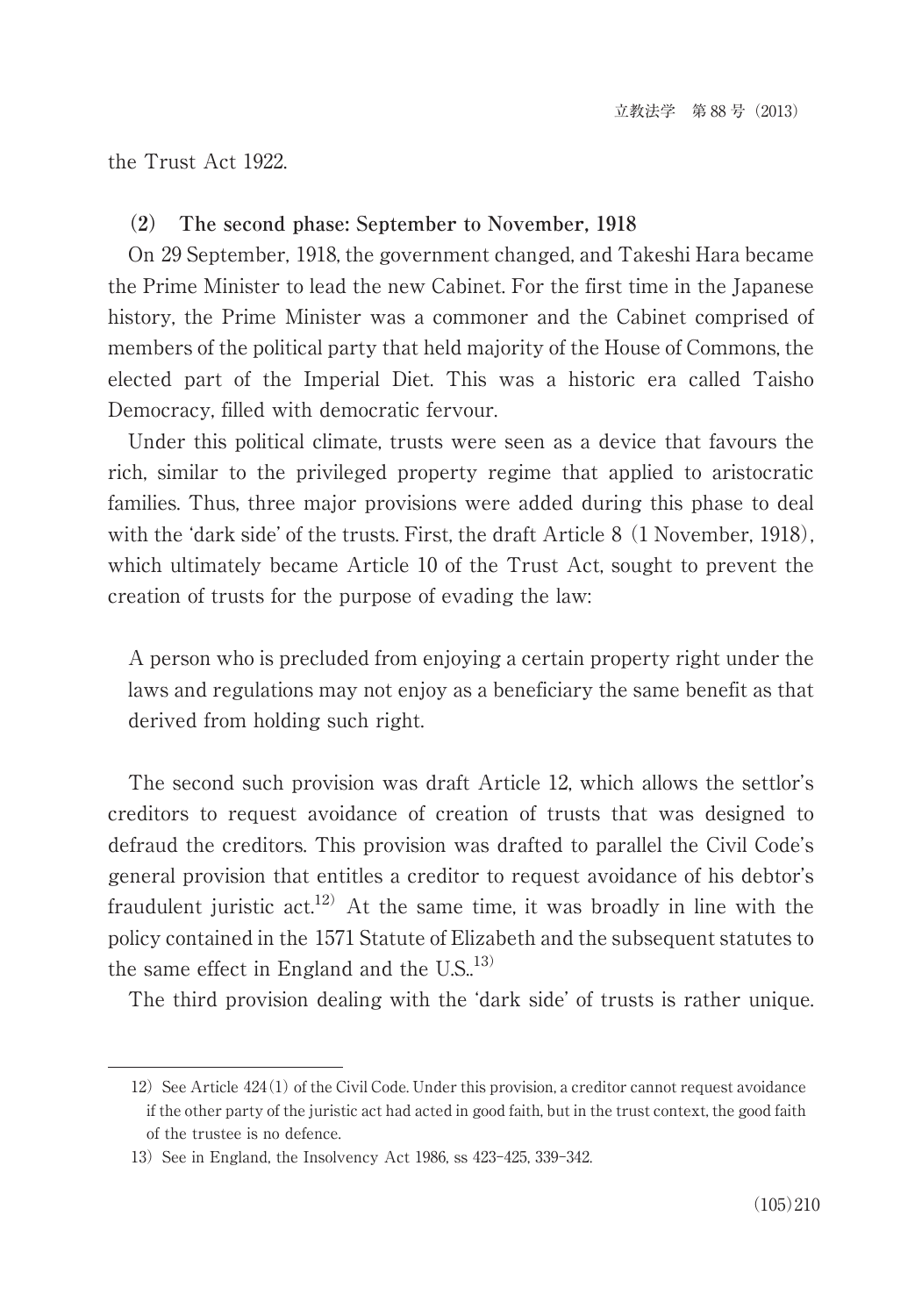物権と信託(連続講演・シンポジウム)

Draft Article 11 prohibits the creation of trusts for the purpose of delegating the prosecution of lawsuit. The trust companies then undertook during the course of their ʻtrust business' an act equivalent to champerty and the government sought to provide specifically for this. No equivalent provision can be found in either the Indian or the California Code.

# **(3) The third phase: June to August, 1919**

On 11 November, 1918, the World War I was over. After half a year' s post-war recession, the Japanese economy entered another boom. Together with high inflation, the economic boom encouraged speculation on lands and commodities. In the meanwhile, a number of large trust companies were established and began to operate on a much larger scale than in the early 1910s. In fact, they derived substantial income from stock brokerage, real estate transaction, and money lending, while acting as trustees in the conventional sense accounted for only a small part of their activities. The government was thus concerned with the trust companies' role within the bubble economy.

Among the provisions inserted at this phase were those that make sure that the trust companies concentrate on 'pure trust business'—— safe-keeping and safe administration of assets. At that time, commercial banks had bitterly complained for excessive competition from the trust companies, and these provisions was meant to separate their trust businesses from financial activities such as loan and deposit. This was when the trustee's duty of loyalty was included in the bill for the first time.

One symbolic provision was draft Article 1, which defined the trust. Although the definition of the trust was contained in the draft of the first phase, it had been removed in the second phase. The new draft Article 1 revived the definitional provision, but it took an entirely different form.

Trust in this Act means an arrangement whereby one transfers or otherwise disposes of property to another and thereby entrusts upon the latter the administration or disposition of such property or the management of a businesses in accordance with some specified purposes. $^{14)}$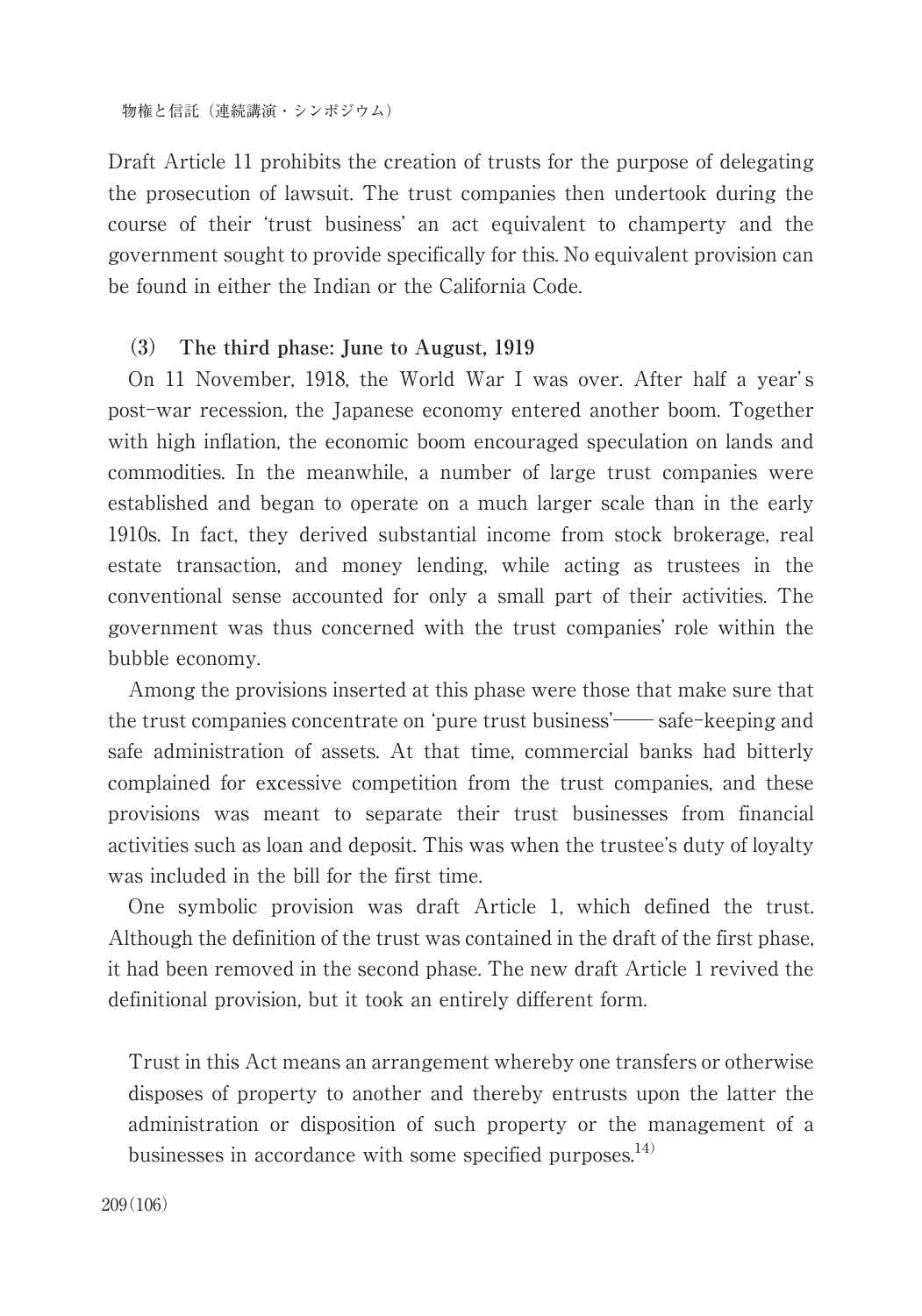On its face, the provision appears to imply that the trust is a concept whereby an obligation on the part of the trustee is created. The trust property is disposed of to the trustee, and there is no mention of any proprietary entitlement being conferred upon the beneficiary. However, at this phase, the drafter's emphasis lay elsewhere. Their preoccupation was on how to delineate the scope of trustee's duty. In fact, during the final process before presenting the bill to Imperial Diet, the range of the trustee' s activities was further narrowed down by removing the words ʻthe management of businesses' from the draft provision.

Furthermore, a series of new draft provisions sought to ensure that the trust assets are administered separately from the trustee's assets. The new draft Article 17 specifically provided that upon the trustee's death the trust assets are not subject to inheritance. Under the draft Article 19, trustees are not allowed to set off the obligation that he owes with the claim that he has against the trust property.

The scope of subrogation was also expanded. In previous drafts, trust assets covered only those that were subject to the trust and those that were obtained as a consequence of administering or disposing of the trust assets. Under the new draft Article 16, the scope of trust assets was extended beyond those already covered to encompass those assets that the trustee received on the ground of the loss or damage of trust assets and other causes.

Another feature of the re-drafting during this phase was the strengthening of the power of settlors to control the trust assets. In the previous drafts, the beneficiaries were entitled to request compensation for or restitution of the loss that the trustee improperly caused or the trust assets that the trustee disposed of against the trust provisions. In the new draft Article 29 (9 December, 1919), the list of the persons who are entitled to make such requests were extended to include the settlor and his heirs and other trustees. The settlor and his heirs were also entitled, along with the beneficiaries and the trustees, to make an application to the court to vary the trust provisions on administration of trusts, when continuing to follow such provisions no longer suited the beneficiaries'

<sup>14)</sup> Draft Article 1 (as of 9 December, 1919).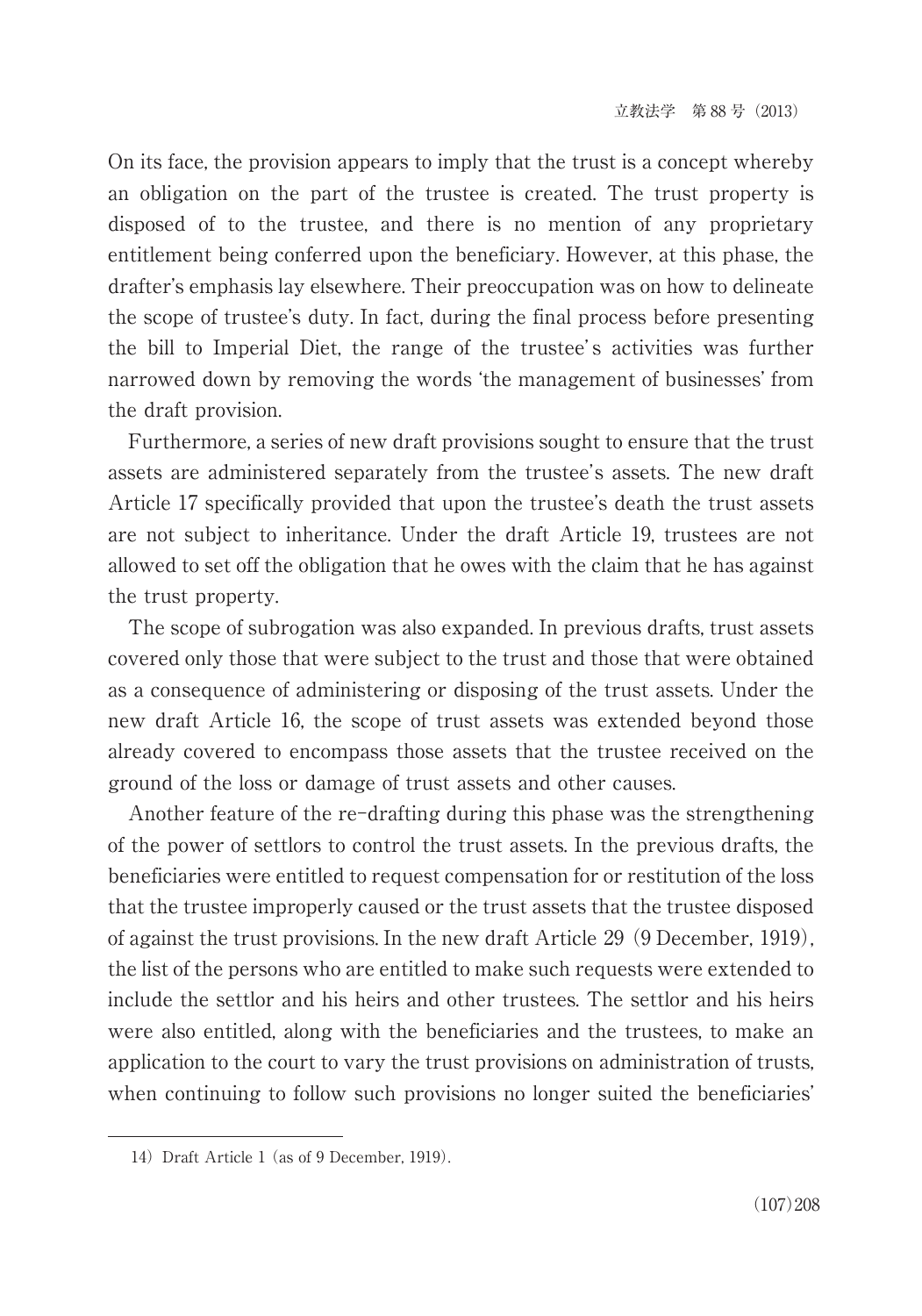interest (draft Article 24). Furthermore, objection to the enforcement proceeding or compulsory auction against the trust assets can be made not only by the trustees and beneficiaries but also by the settlor and his heirs (draft Article 18).

Overall, the changes that took place during this phase gave the trust assets rather independent existence, weakening the control by the trustees as the owner. To ensure that the trust assets are securely administered by the trustees, an additional layer of protection was introduced by empowering the settlor to get involved, though drafters continued to refine those provisions that were designed to check the settlers' cynical use of trusts to insulate his assets from his creditors and others who have legitimate proprietary claims (draft Article 15).

# **(4) Legislative Process**

In 1921, both the Trust Bill and the Trust Business Bill were sent to the Cabinet's Legislation Bureau. After some modification, they were then sent to the Sub-Committee on Trust Laws of the Ministry of Justice. It was at this stage in 1922 that a serious question was posed to the *in personam* characterisation of the trust beneficiary's right in the draft legislation. Kenzo Takayanagi, Professor of Law at Tokyo Imperial University and one of the few academics who followed the developments of American law at that time, noted that in the U.S., both the Supreme Court and the academics agree that the beneficiary right is proprietary in nature. Based on this observation, he expressed some reservation as to whether the Trust Bill should define trusts as a kind of an obligation. 15) Nonetheless, his lone argument came too late and failed to overturn what had been presumed throughout the drafting process.

On 14 February, 1922, both the Trust Bill and the Trust Business Bill were presented to Imperial Diet. It was the Trust Business Bill, and not the Trust Bill, that attracted heated debate. By then the Trust Business Bill, consistently with the government's policy in the third drafting phase of the Trust Bill (as discussed in (3)), had sought to limit the scope of trust companies' activities. In

<sup>15)</sup> Yamada, On the Legislative Process (n 11), at 218.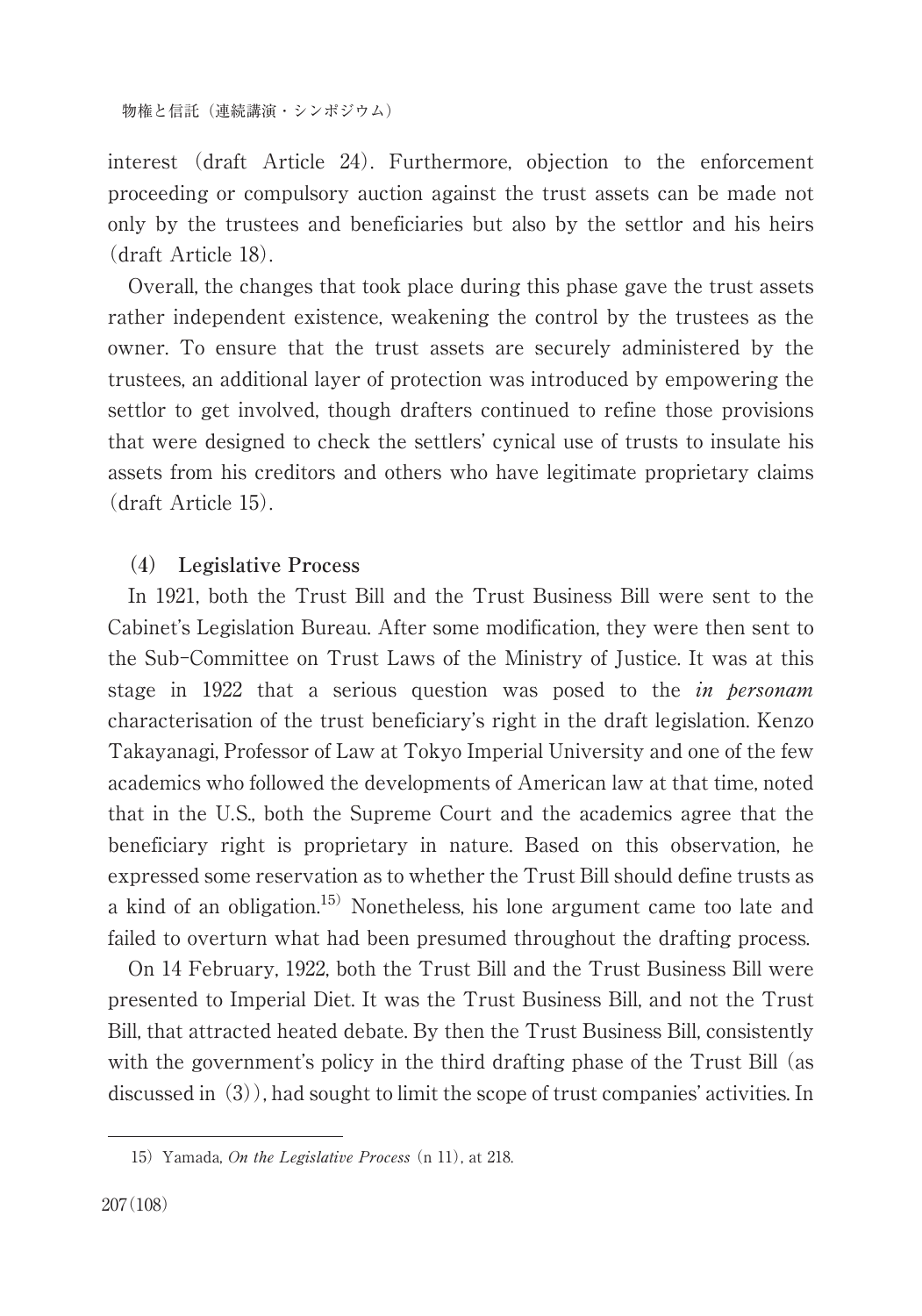particular, the Trust Business Bill sought to confine the trust companies' business to the conventional role of the trustees, i. e. safe-keeping and conservative administration of the client's trust assets. Some members of the House of Commons were critical of the government's restrictive approach, and urged the government to view the financial role of the trust companies in a more positive light. In the end, their argument won several amendments. Whereas under the original Trust Business Bill the trust companies had no power to accept movables as trust assets, the amendment allowed them to accept certain categories of movables that are formally approved by the relevant Minister. 16) The government was also sceptical about allowing the trust companies to invest their own assets in commodities and real properties, but after the amendment, they were allowed to purchase movables, lend money on movable charges, and purchase real property, subject to certain restrictions. 17)

Similar dissatisfaction with the Trust Business Bill's restrictive approach was voiced in the House of Lords. The sentiment can be represented in a speech given by Lord Michitaka Sugawara, then the President of the Trust Companies' Association. In his view, the proposed legislation was too much in line with the English model, which is primarily concerned with traditional trusts. He argued that such approach would miss the demand of the era, given that the trust companies had already developed in the American model. He thus questioned the basis for the government's decision to narrow the trust companies' scope of business. However, his argument did not bring about any further amendment to the bill.

The Trust Bill, on the other hand, attracted very little debate and passed through both Houses without any amendment. Both trust bills became the law on 21 April, 1922, during the 45th Imperial Diet session. Akira Tanaka, the editor of the legislative material, has concluded that the trust bills proceeded through Diet without any serious debate as to how best to incorporate the Anglo-American doctrines into the Japanese legal system. The debate was

<sup>16)</sup>Article 4 of the Trust Business Act 1922.

<sup>17)</sup>Article 11 of the Trust Business Act 1922.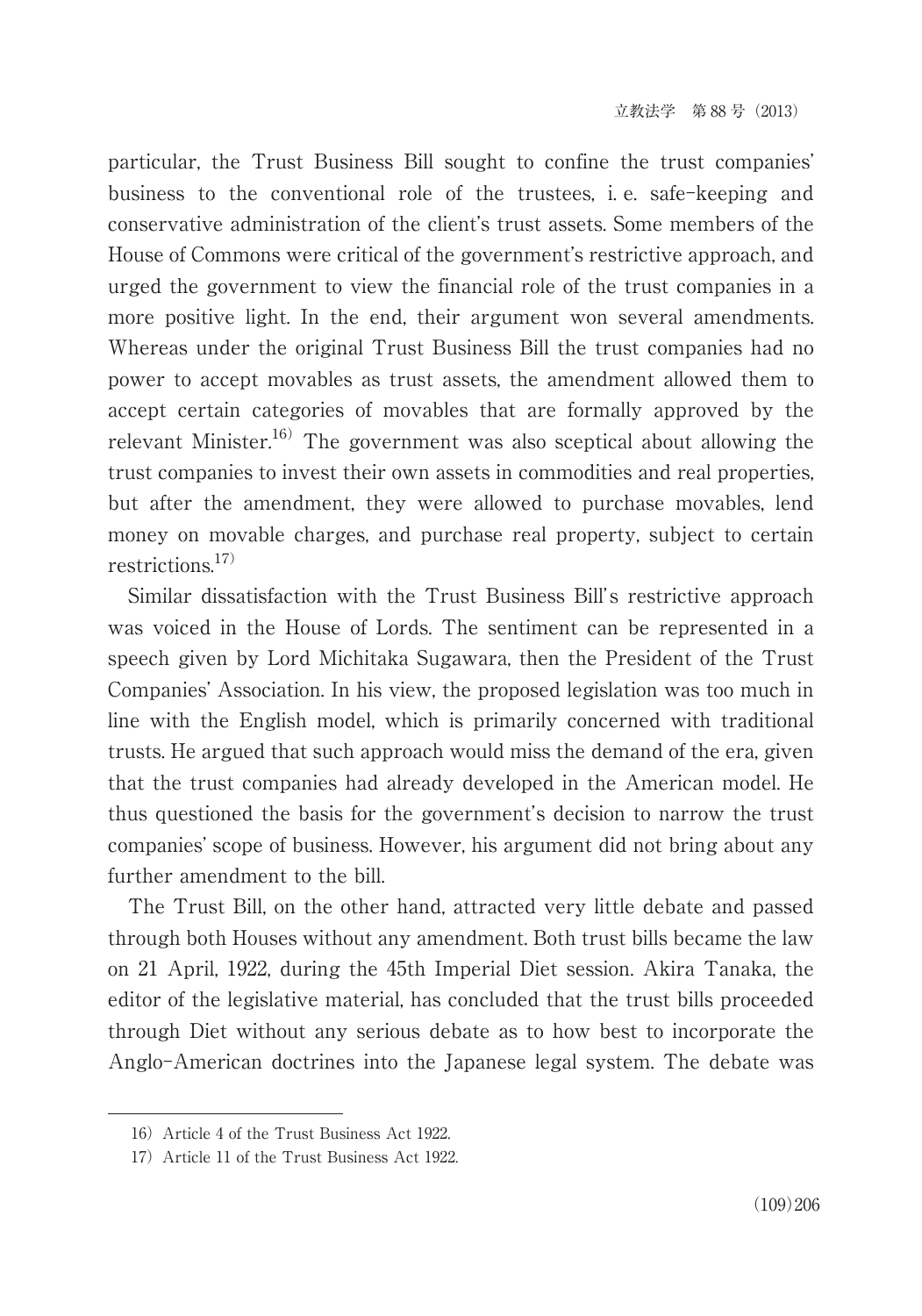eclipsed by the pressing issues of the day: the military disarmament and the universal suffrage. 18)

It may well be, as Tanaka suggests, that the drafters and the members of the Diet were simply indifferent to the conceptual affinity of trust ideas to the Japanese legal system. However, the many rounds of re-drafting and the debates in both Houses reflect conscious policy decisions to put the trust ideas to the service of the shifting needs of the Japanese society. In particular, the strict definition of the trust and the adherence to the traditional English model, as opposed to the more commercially oriented American model, was a pragmatic decision to fit the trust law for the purpose of tight regulation of trust industries and separating them from various financial activities.

# **3. Subsequent History: Commercialisation of Trusts in the Globalised World**

#### **(1) Changes in the Japanese trust businesses**

The history of the trust idea after 1922 contains, as do the many historical narratives of any kind, several ironies. Up until the end of the World War II, the trust companies operated in accordance with the 1922 Act' s intention, administering assets entrusted by wealthy people. However, it was not long before the policy of trust business began to shift. After the War was over, the government yet again sought to use trusts as a vehicle of long-term financing to serve the rapidly expanding post-War economy.<sup>19)</sup> In 1943, the Concurrent Operation of Trust Business by Ordinary Banks Act was passed, allowing ordinary banks to conduct trust businesses. By 1948, all the trust companies had merged with banks to form ʻtrust banks' operating under the 1943 Act. In 1952, the Loan Trust Act was passed to encourage trust banks to provide loan trusts and investment trusts, opening up a large market for standardised

<sup>18)</sup> Yamada, On the Legislative Process (n 11), at 267-68; Yamada, Legislative Materials (n 11), at 38.

<sup>19)</sup>For a concise history of the Japanese trust industry, see Makoto Arai ʻJapan' in David Brownbill et al (ed), Glasson's International Trust Laws (loose-leaf ed), ch A21, at A21.29-A21. 33; Makoto Arai, The Law of Trust in Japan (Yuhikaku, 3rd edn, 2008), 16-38 〔新井誠『信託 法』 (有斐閣・第3版, 2008)〕.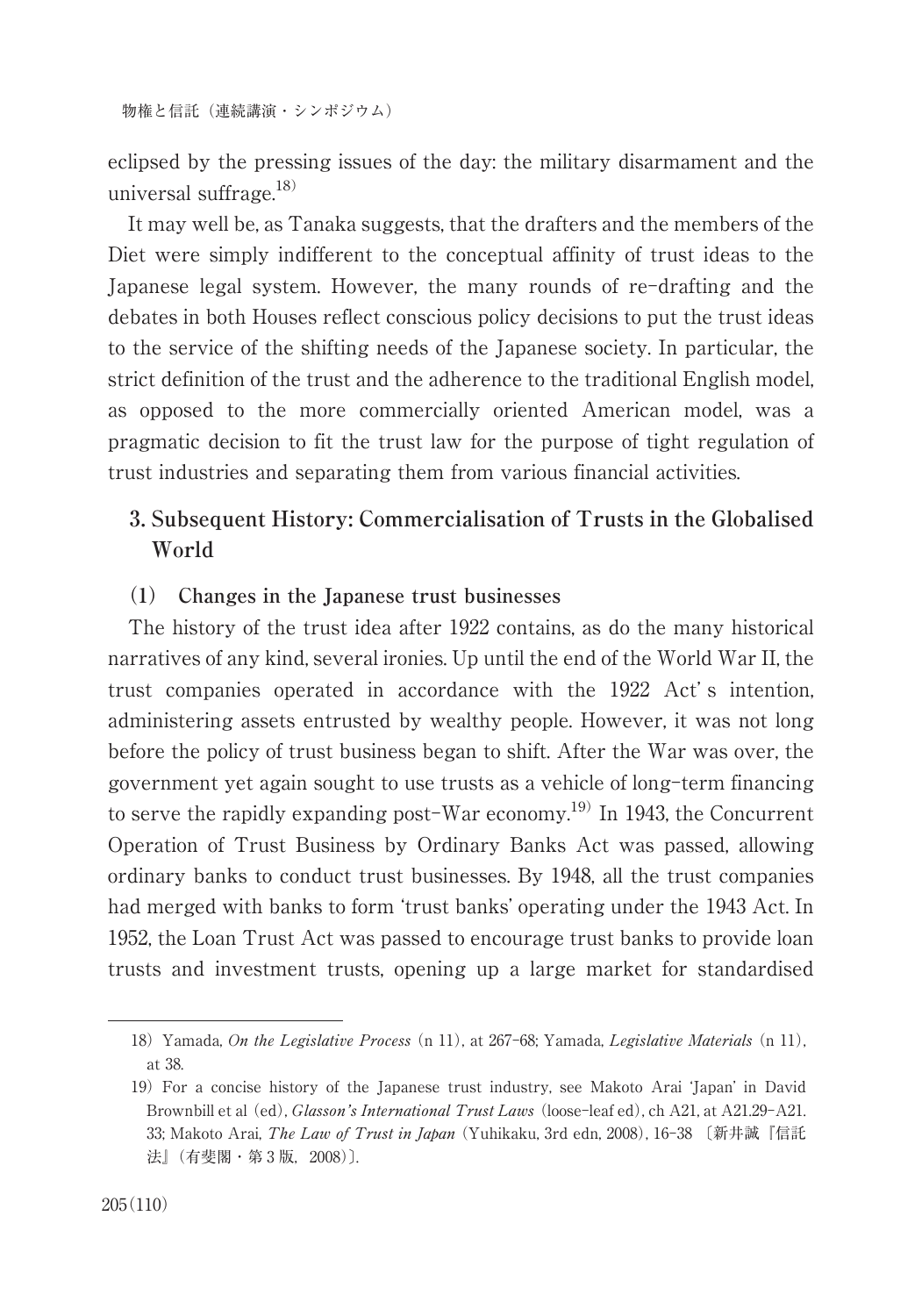money trusts.

During the 1980s, trusts began to serve more diverse purposes. Following the developments in the U.S., trust banks offered their trust services for real estate investment and securitization of debts. At this juncture, the restrictive aspects of the 1992 laws were perceived as an unacceptable burden on the creative use of trusts. Thus, the Trust Business Act was overhauled in 2004 to remove the restriction on the kind of assets to be accepted for trust businesses. It also sought to encourage non-financial institutions to enter the market of trust businesses. In 2006, the new Trust Act was passed to authorize more diverse use of trusts, such as enterprise trusts (enabled by Article  $21(1)(iii)$ ), security trusts (enabled by Article 3), non-charitable purpose trusts (Articles 258-261), limited liability trusts (Articles 216-257), and securitization of beneficial rights (Articles 185-215). These innovations were said to follow closely the type of change that common law trust jurisdictions have recently considered, or soon will be considering.<sup>20)</sup> And yet, the use of traditional inter-generational trusts, though formally not prohibited, has been slow to take off.

#### **(2) Re-examination of the nature of trusts**

Another irony in the history of Japanese trust is that soon after the 1922 laws were passed, the academics began to debate over the proper characterisation of trusts.

It was the civil law scholars who took seriously the conceptual place of trusts in the basic framework of private law in Japan. Early writings had followed the general assumption during the drafting stage and construed trusts as conferring an *in personam* right on the beneficiary. Nonetheless, they had difficulty reconciling their theory with the Trust Act 1922' s provisions on subrogation (Article 14) and tracing (Article 31). To overcome these inconsistencies, Professor Kazuo Shinomiya, a civil law professor at the University of Tokyo, proposed to treat trust property as a kind of legal entity.

<sup>20)</sup> Donovan Waters, 'Models of the Trust Ideas and Uses of those Models', in David Brownbill et al (ed), Glasson's International Trust Laws (loose-leaf ed) ch B13, at B13.89.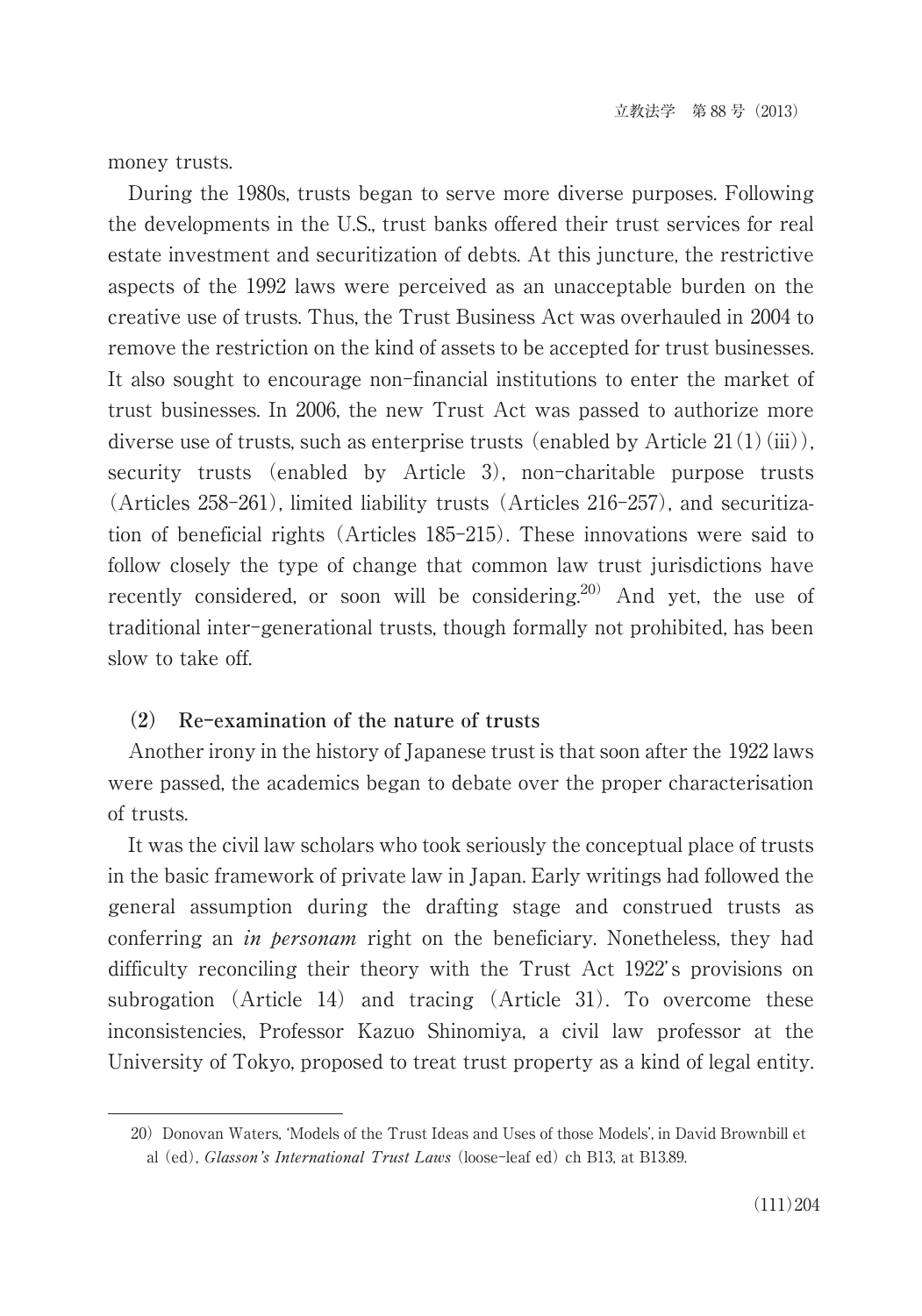According to his model, the trustee holds a nominal right to the trust property, while the beneficiary has both *in personam* claims against the trust property (as a legal entity) and in rem claims to the assets that constitute trust property.<sup>21)</sup> However, this theory was not widely accepted, not least because legal entities can be established only by following a certain procedure as prescribed by law. More recently, Professor Hiroto Dogauchi put forward another formulation. In his view, the trust is ʻa legal concept which makes proprietary remedies available to those who have no rights in rem<sup>22</sup>. Despite the civil law scholars' herculean efforts, one can perceive the sense of resignation that fitting the trust idea into a neat conceptual model is an unattainable task.

Commercial law scholars, on the other hand, have been more pragmatic and less troubled by theoretical niceties. And they were perhaps more influential. A group of commercial law scholars, working with the representatives of the major trust banks, published A Study of Commercial Trust Law—A Draft Proposal for the Commercial Trust Act  $(2001)$ .<sup>23)</sup> It formed the backbone of the revision of the Trust Act 1922. In fact, the proposal had contained various draft provisions that ultimately became the key components of the 2006 Act.

The academic interest, which reached its height during the decade running up to the overhaul of the trust legislation in the 2000s, paralleled the globalisation and commercialisation of the trust practices. Professor Langbein's re-discovery of ʻthe contractarian basis' of the American trust law attracted keen interests in Japan.<sup>24)</sup> The Japanese scholars were also sensitive to the

<sup>21)</sup> Kazuo Shinomiya, Trust Law (revised ed. Yuhikaku 1989), at 65-81 [四宮和夫『信託法〔新 版〕』(有斐閣 1989)〕.

<sup>22)</sup> Hiroto Dogauchi, *Principles of Trust Law and the System of Private Law* (Yuhikaku, 1996), at 223〔道垣内弘人『信託法理と私法体系』(有斐閣 1996)〕. See also, Hiroto Dogauchi, ʻOverview of Trust Law in Japan' available on-line at < http://www.law.tohoku.ac.jp/kokusaiB2C/link/ dogauchi.html >.

<sup>23)</sup> The Commercial Trust Study Group, 'A Study of Commercial Trust Law—A Draft Proposal for the Commercial Trust Act' (Yuhikaku 2001)〔商事信託研究会『商事信託法の研究 -- 商事 信託法要綱およびその説明』(有斐閣 2001)〕.

<sup>24)</sup> John H. Langbein, 'The contractarian basis of the law of trusts' (1995) 105 Yale Law Journal 625.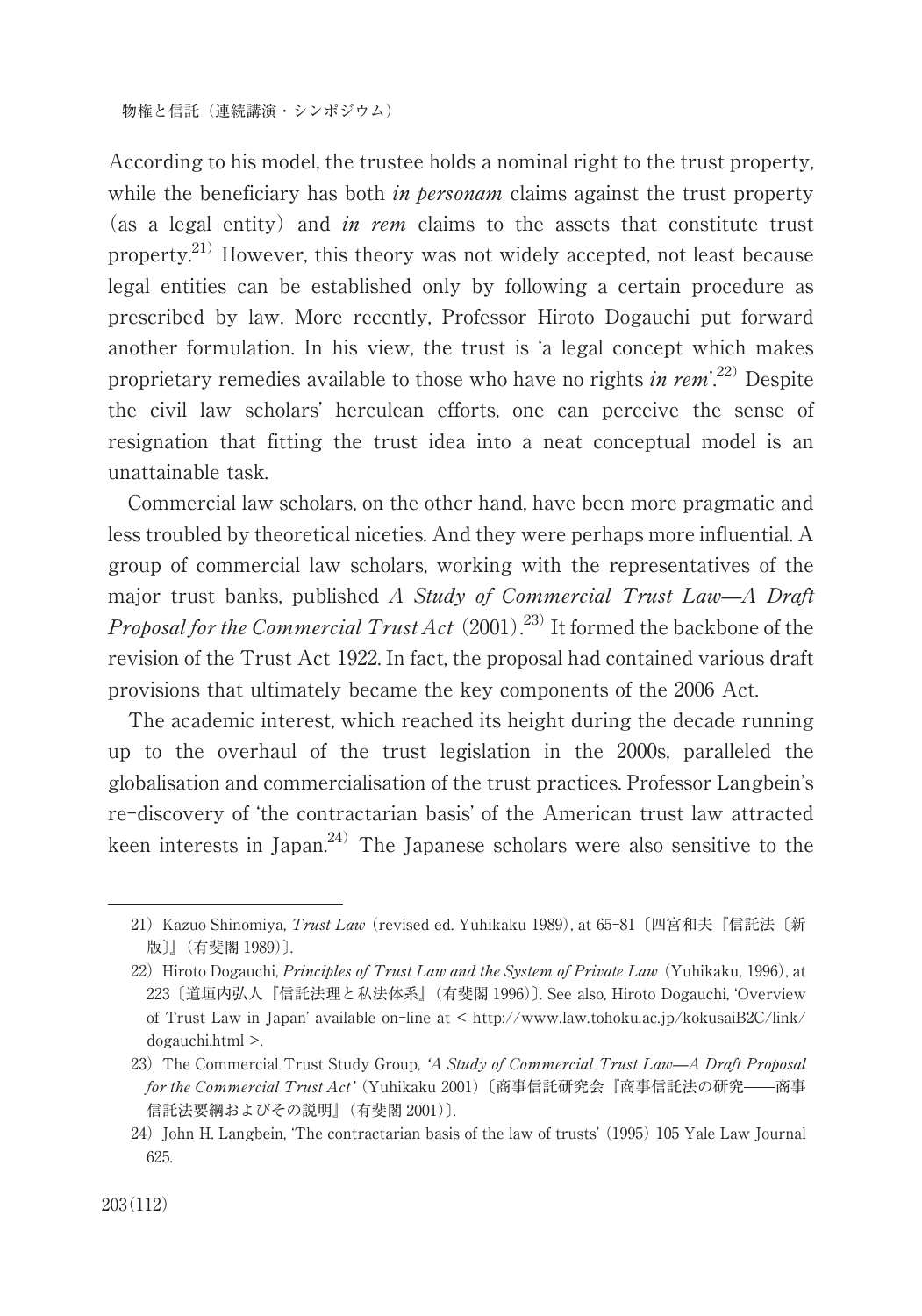commercial development of the English trust practices, which led to the re-examination of ʻthe irreducible core content' of the English trusteeship as embodied in the scholarship of Professor (now Judge) Hayton and others.<sup>25)</sup> Langbein, Hayton and others were invited by Amakasu Charitable Trust, which was founded on the endowment from Mitsubishi Trust Bank, for a series of lectures in the 1990s. They were compiled and published as Modern *International Developments in Trust Law*  $(1999).^{26}$  Thus, by the turn of the century and onwards, the evolution of the Japanese trust ideas had begun to operate in the same currents that have affected the trusts ideas in the global context.

## **4. Conclusion**

Incorporating the idea of trusts into a legal system that is based on Civil Law is never easy, and Japan is no exception. When the drafters of the Trust Act 1922 weighed the English trust doctrine and the American model, they were clearly inspired by the examples of codification in India and California. Thus, while the final legislation proceeded on the basis of the *in personam* model of beneficiary interests, a number of provisions embodied principles that were more consistent with the *in rem* model. Additional layers of complexity were introduced when the drafters sought to make adjustment to meet the shifting needs of the society. Nonetheless, what Dr Tofaris has observed with regard to the Indian codification seems to apply to the Japanese trust legislation: although the Act defined the beneficiary's right as an obligation it gave them many rights which could easily be thought of as proprietary.<sup>27)</sup>

The developments after the passage of Trust Act 1922 also reflect the ever-changing socio-economic conditions to which the trust practices and industry must adjust themselves. The passage of the new Trust Act 2006 has even intensified the process, spurring innovation in both commercial and

<sup>25)</sup> David J Hayton, 'Developing the obligation characteristic of the trust' (2001) 117 Law Quarterly Review 96.

<sup>26)</sup> David Hayton, (ed), Modern International Developments in Trust Law (Kluwer Law International, 1999).

<sup>27)</sup>Tofaris (n 7), at 28(73).